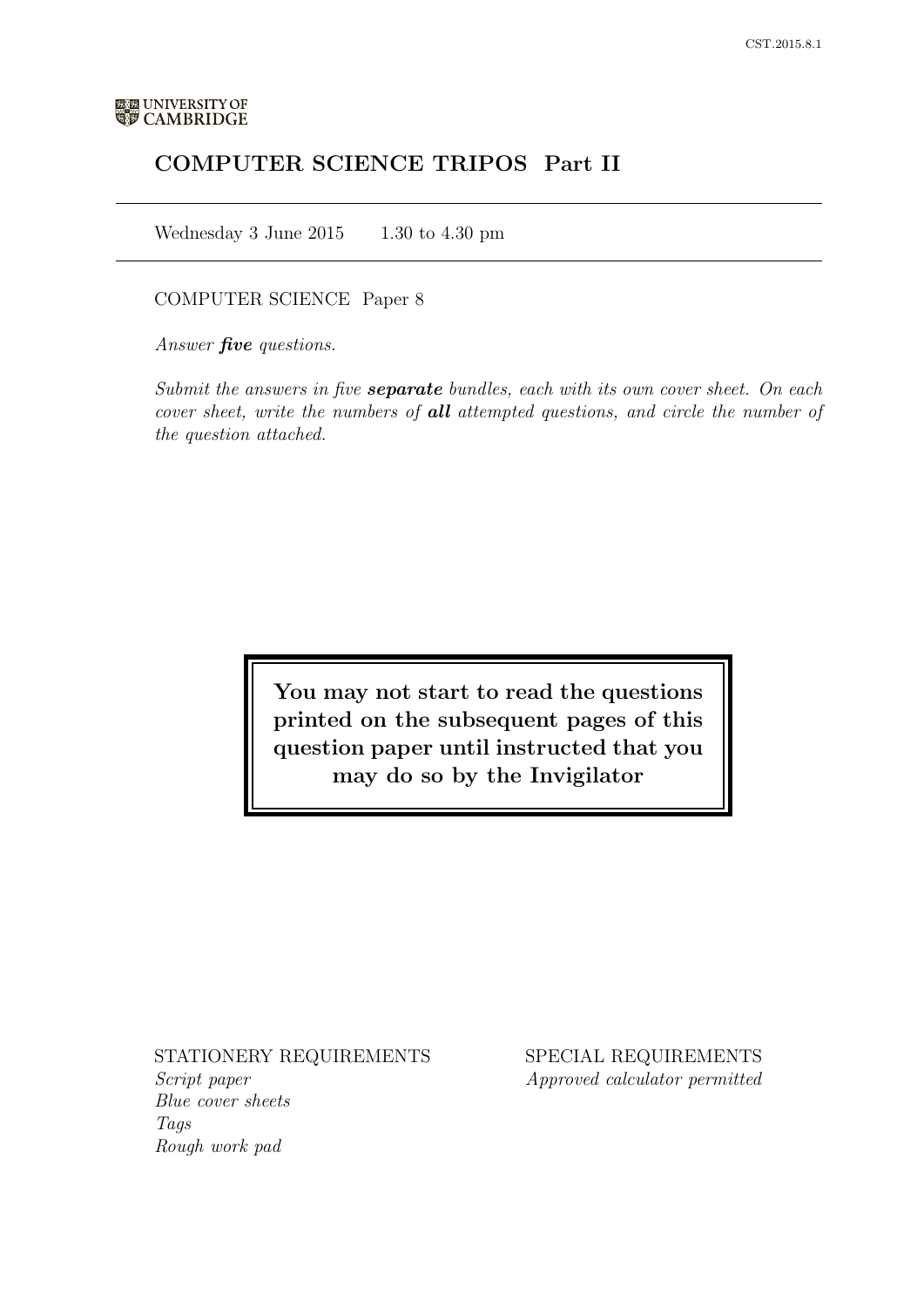## 1 Comparative Architectures

A multicore processor consists of eight scalar cores. Each core has private 8KB L1 instruction and data caches. The cores are supported by a 4MB L2 cache that is 8-way banked. Communication between the cores and the L2 cache banks takes place over two crossbar switches (one for communication in each direction). The L2 cache maintains a directory that shadows the L1 tags. The L1 caches are write-through, with allocate on load and no-allocate on stores.

(a) Describe a simple cache coherence protocol suitable for this processor.

[8 marks]

- (b) In the simple scheme you have described, what states may L1 cache lines be in? [2 marks]
- $(c)$  Why might it be better to shadow the L1 tags rather than adding state to each L2 cache line? [5 marks]
- (d) What advantages does your protocol have over a simple snooping coherence protocol running over a shared bus? [5 marks]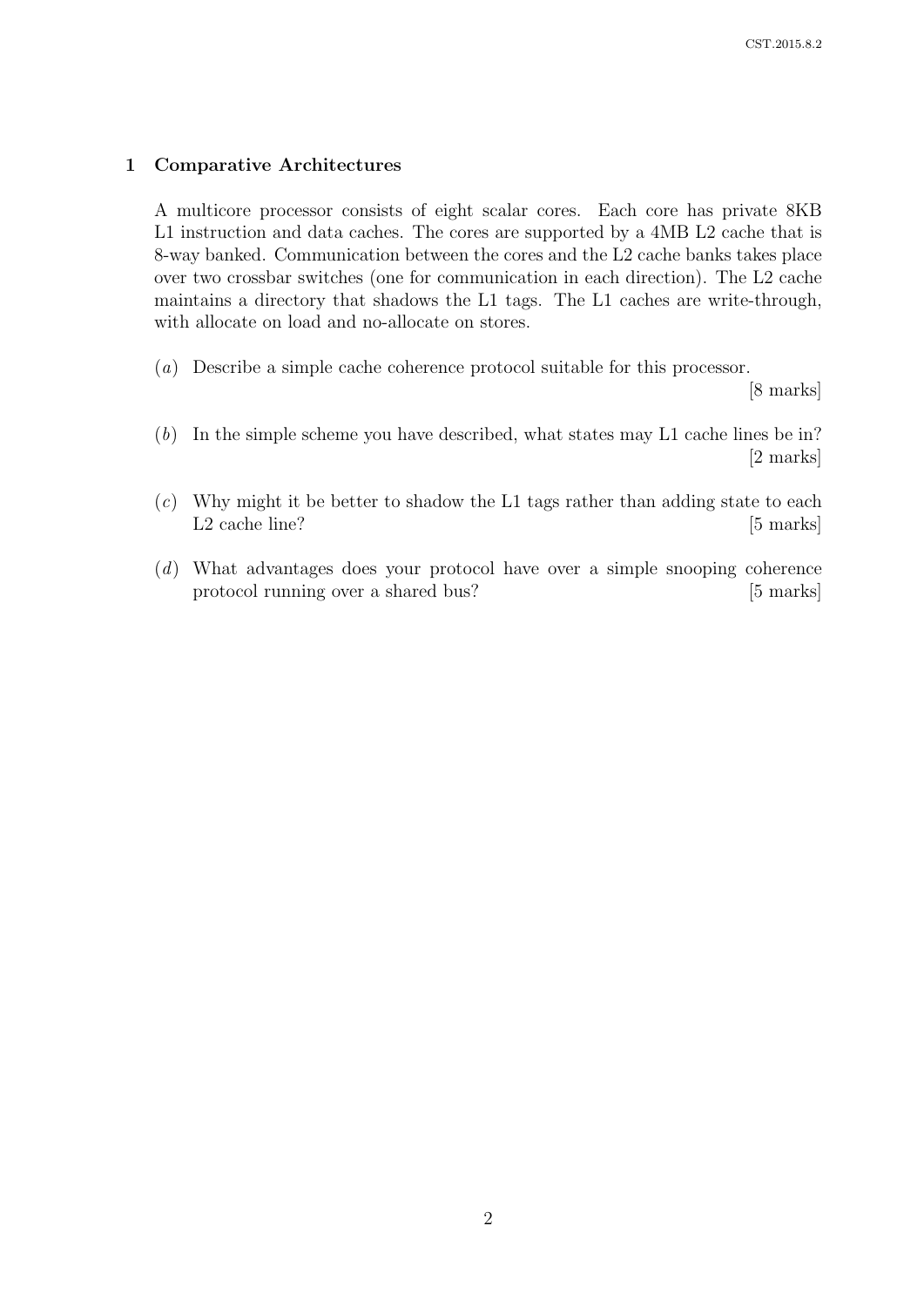### 2 Computer Systems Modelling

- (a) A Poisson process of rate  $\lambda$  has inter-event times  $X_1, X_2, \ldots$  that are independent Exponential random variables with parameter  $\lambda$ .
	- (*i*) Show that the random variables  $X_i$  for  $i = 1, 2, \ldots$  satisfy the *memoryless* property

$$
\mathbb{P}(X_i > t + s | X_i > t) = \mathbb{P}(X_i > s)
$$

where s and t are any positive real numbers.  $[2 \text{ marks}]$ 

(ii) Suppose that  $T_1, T_2, \ldots, T_n$  is an observed sequence of n consecutive event times. Describe what tests you could conduct of the hypothesis that the observed events arise from a Poisson process of some given rate  $\lambda$ .

[6 marks]

- (b) (i) Describe the M/G/1 queue model explaining the mathematical assumptions made and the required features of the queue. [4 marks]
	- (ii) Suppose that the arrival rate for the M/G/1 queue is  $\lambda$  customers per second, that the service rate is  $\mu$  customers per second and assume that  $\rho = \lambda/\mu < 1$ . Define the utilization, U, of the server and show that  $U = \rho$ . [2 marks]
	- (*iii*) A busy period of the  $M/G/1$  queue is a period of time which starts when the server becomes occupied and continues until the server is no longer occupied. An idle period is the period of time between consecutive busy periods. Explain how to find the mean length of an idle period. Using your result for the utilization of the server in part  $(b)(ii)$ , derive an expression for the mean length,  $\tau$ , of a busy period. [6 marks]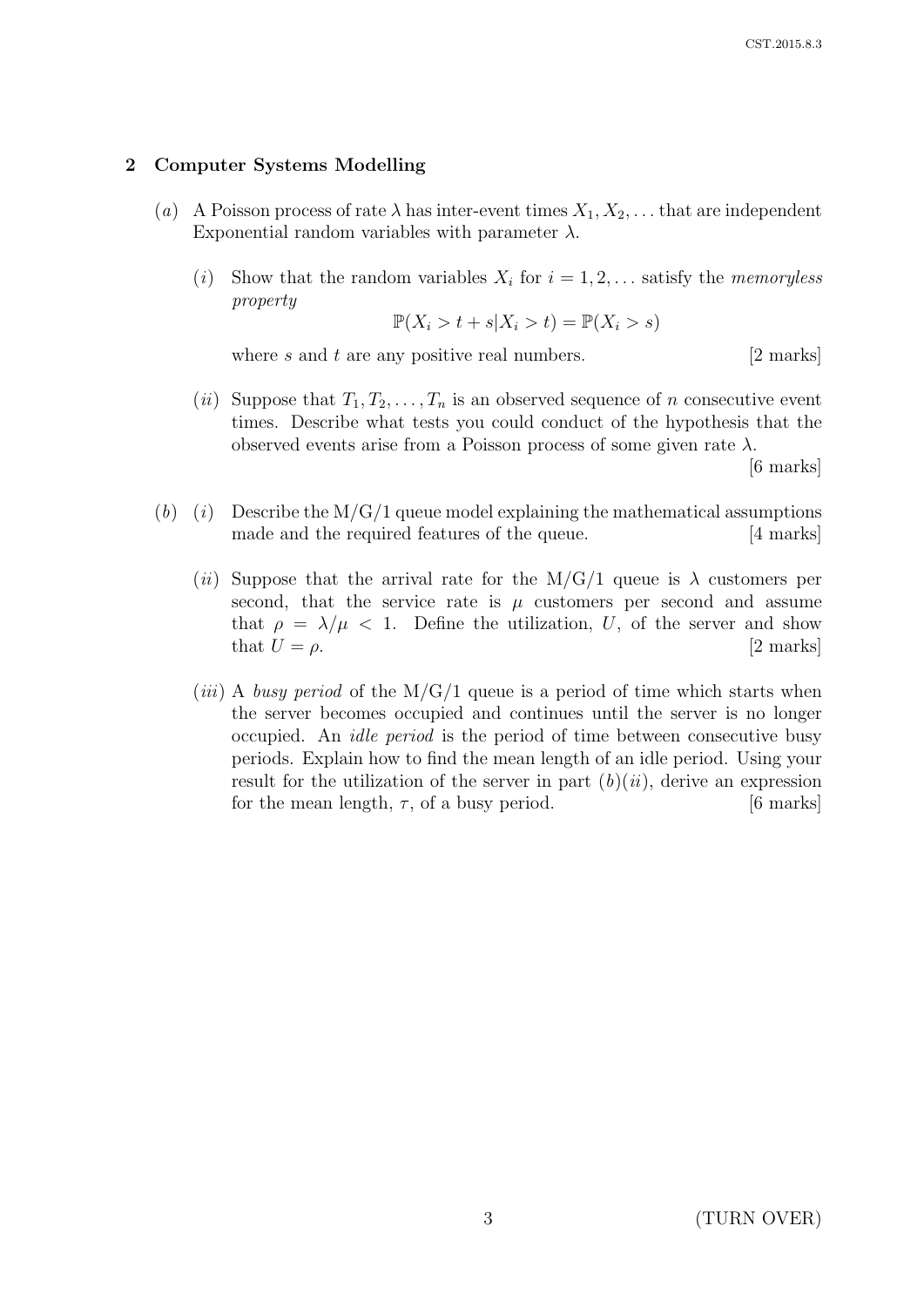#### 3 Computer Vision

(a) A Bayesian classifier uses observations  $x$ to assign visual objects to either one of two classes,  $C_1$  or  $C_2$ . Their baseline prior probabilities are  $p(C_1)$  and  $p(C_2)$ , with sum  $p(C_1) + p(C_2) = 1$ . Observations x have unconditional probability  $p(x)$ , and the class-conditional probabilities of a given observation x are  $p(x|C_1)$  and  $p(x|C_2)$ .



- (i) Using the above quantities provide an expression for  $p(C_k|x)$ , the likelihood of class  $C_k$  given an observation x. [2 marks]
- (*ii*) Provide a decision rule using  $p(C_k|x)$  and  $p(C_j|x)$  for assigning classes based on observations that will minimise misclassification. [2 marks]
- (*iii*) Now express your decision rule instead using only the quantities  $p(C_k)$ ,  $p(C_i)$ ,  $p(x|C_k)$ ,  $p(x|C_i)$ , and relate it to the diagram above. [2 marks]
- (*iv*) If the classifier decision rule assigns class  $C_1$  if  $x \in R_1$ , and  $C_2$  if  $x \in R_2$ as shown in the figure, what is the total probability of error? [3 marks]
- (v) If classifier decisions are made by computing functions  $y_k(x)$ ,  $y_j(x)$  of the observations x and assigning class  $C_k$  if  $y_k(x) > y_j(x) \quad \forall j \neq k$ , for example  $y_k(x) = p(C_k|x)$ , what are such functions  $y_k(x)$  called? [1 mark]
- (b) Discuss the significance of the fact that typically in mammalian visual systems, there are almost ten times more corticofugal neural fibres sent back down from the visual cortex to the thalamus, as there are ascending neural fibres bringing visual data from the retina up to the thalamus. Does this massive neural feedback projection support the thesis of "vision as graphics" and, if so, how? [5 marks]
- $(c)$  Discuss the theory of vision as model building, hypothesis generation and testing, and knowledge-based processing, in light of the paradoxical figure on the right. What do we learn from bistable or rivalrous percepts? Discuss how top-down context information should drive the integration of low-level data into meaningful visual wholes.

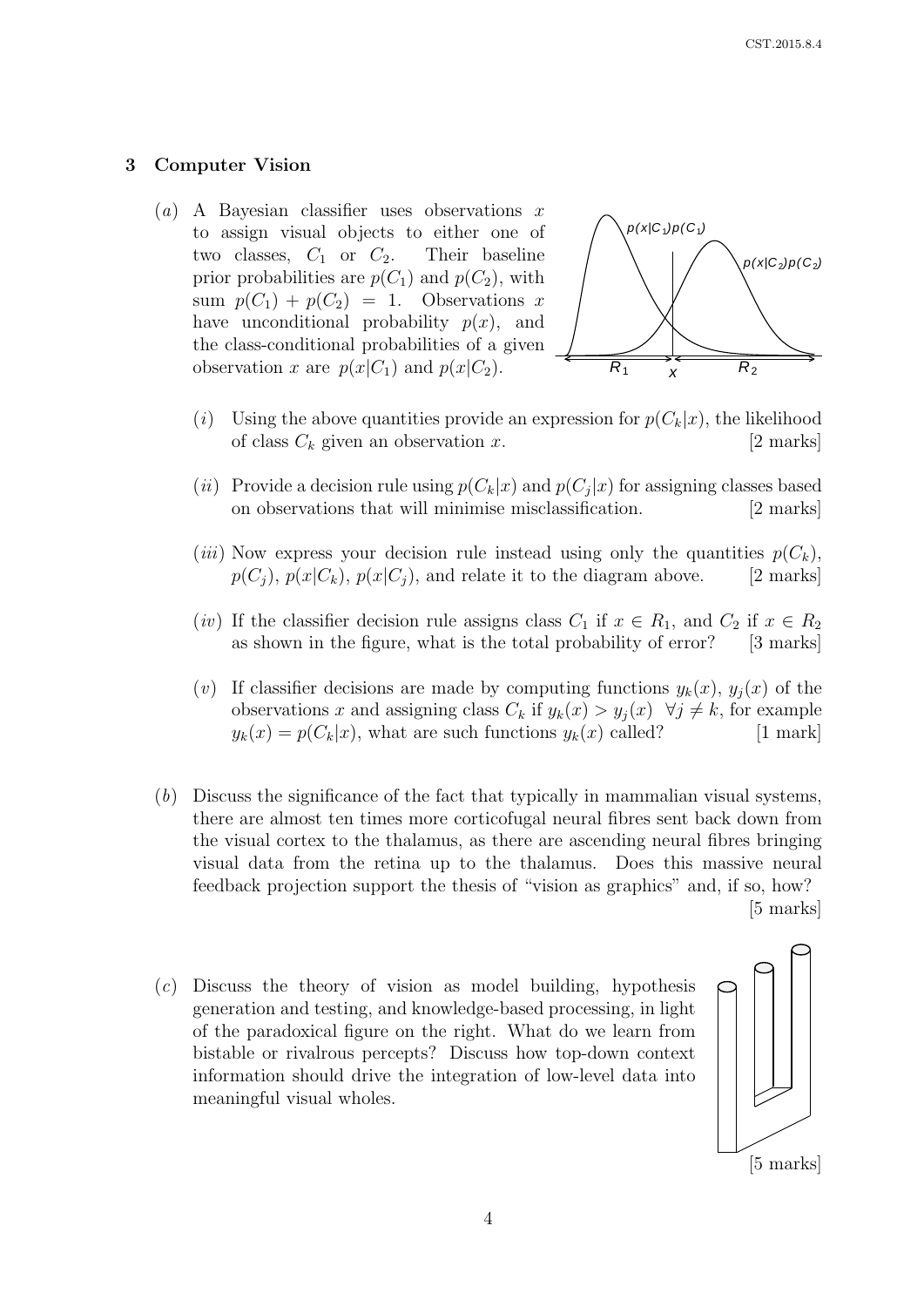## 4 Digital Signal Processing

The discrete-time Fourier transform (DTFT) of a discrete sequence  $\{x_n\}$  can be defined as

$$
X(e^{j\omega}) = \sum_{n=-\infty}^{\infty} x_n \cdot e^{-j\omega n}
$$

- (a) If  $\{x_n\}$  was the result of sampling a signal at sampling rate  $f_s$  and we want to know its DTFT at frequency f, what will be the corresponding value for  $\omega$ ? [2 marks]
- (b) If  $\{x_n\}$  has only real values and we know the value of  $X(e^{j\pi/4})$ , what is the value of  $X(e^{j\pi \times 3.75})$ ? [2 marks]
- (c) Each of the eight plots (i)–(viii) below shows real-valued samples  $x_0, \ldots, x_7$  from a discrete sequence  $\{x_n\}$ , with  $x_n = 0$  for  $n < 0$  or  $n > 7$ . For each of these eight sequences, identify which of the eight plots  $(A)$ – $(H)$  shows the magnitude  $|X(e^{j\omega})|$  of the corresponding discrete-time Fourier transform. [8  $\times$  2 marks]



5 (TURN OVER)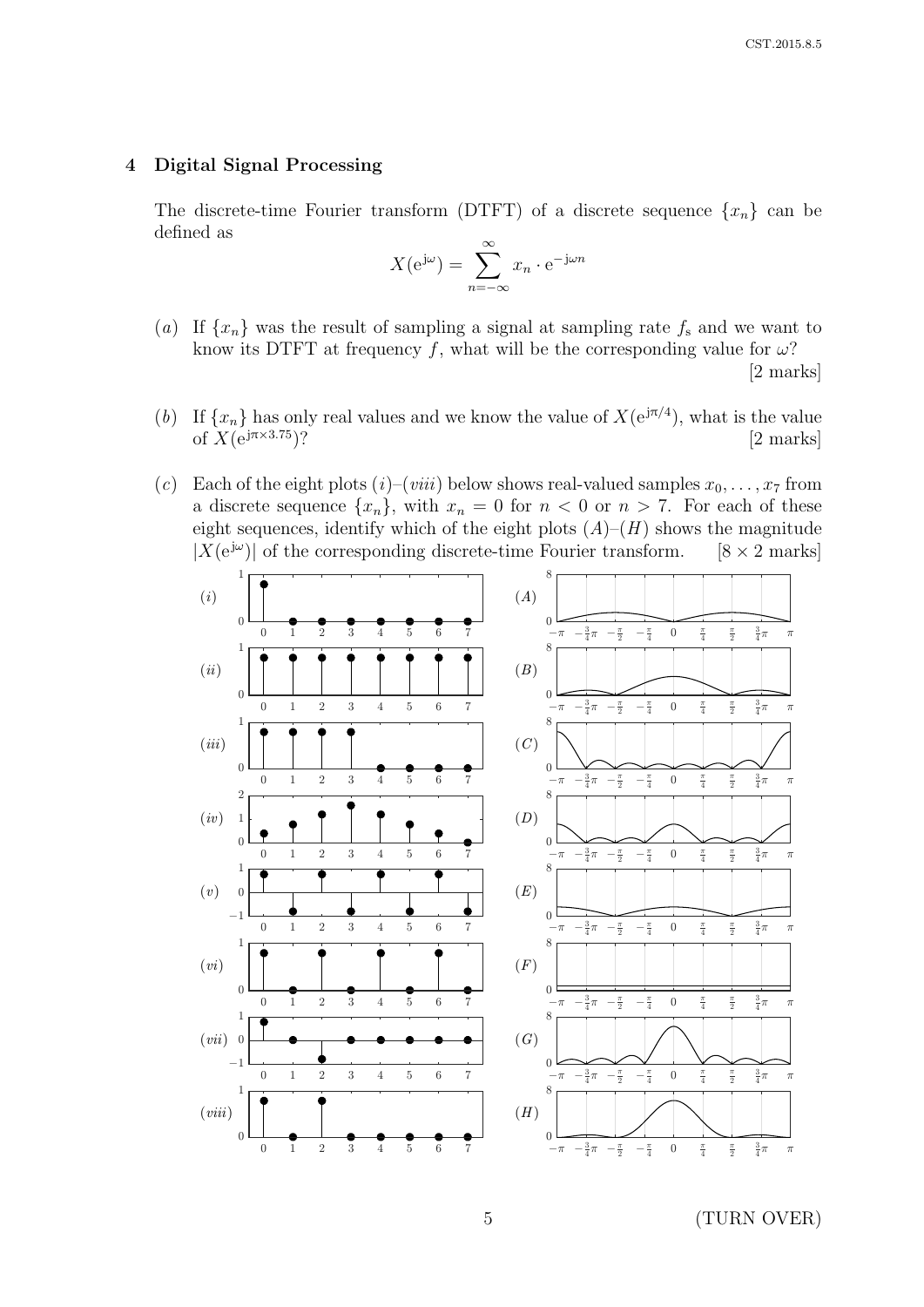## 5 E-Commerce

|     | (a) What is a block chain in the context of electronic money?    | [4 marks]           |
|-----|------------------------------------------------------------------|---------------------|
| (b) | Explain the use of a block chain in Bitcoin. Why is it required? | [4 marks]           |
|     | $(c)$ Discuss whether Bitcoin is anonymous.                      | $[6 \text{ marks}]$ |
| (d) | Discuss whether Bitcoin is a currency.                           | $[6 \text{ marks}]$ |

### 6 Temporal Logic and Model Checking

In this question assume that p and q are atomic formulae.

- (a) Compare and contrast path formulae and state formulae in temporal logic. [4 marks]
- (b) Describe and contrast the meanings of  $F(G p)$  and  $AF(AG p)$ . [4 marks]
- (c) Describe and contrast the meanings of  $G(F p)$  and  $AG(AF p)$ . [4 marks]
- (d) Write down and justify a temporal logic formula that expresses the property that some state satisfying q is reachable from every state satisfying p.

[4 marks]

(e) Write down and justify a temporal logic formula that expresses the property that no path contains a consecutive sequence of 256 states satisfying p.

[4 marks]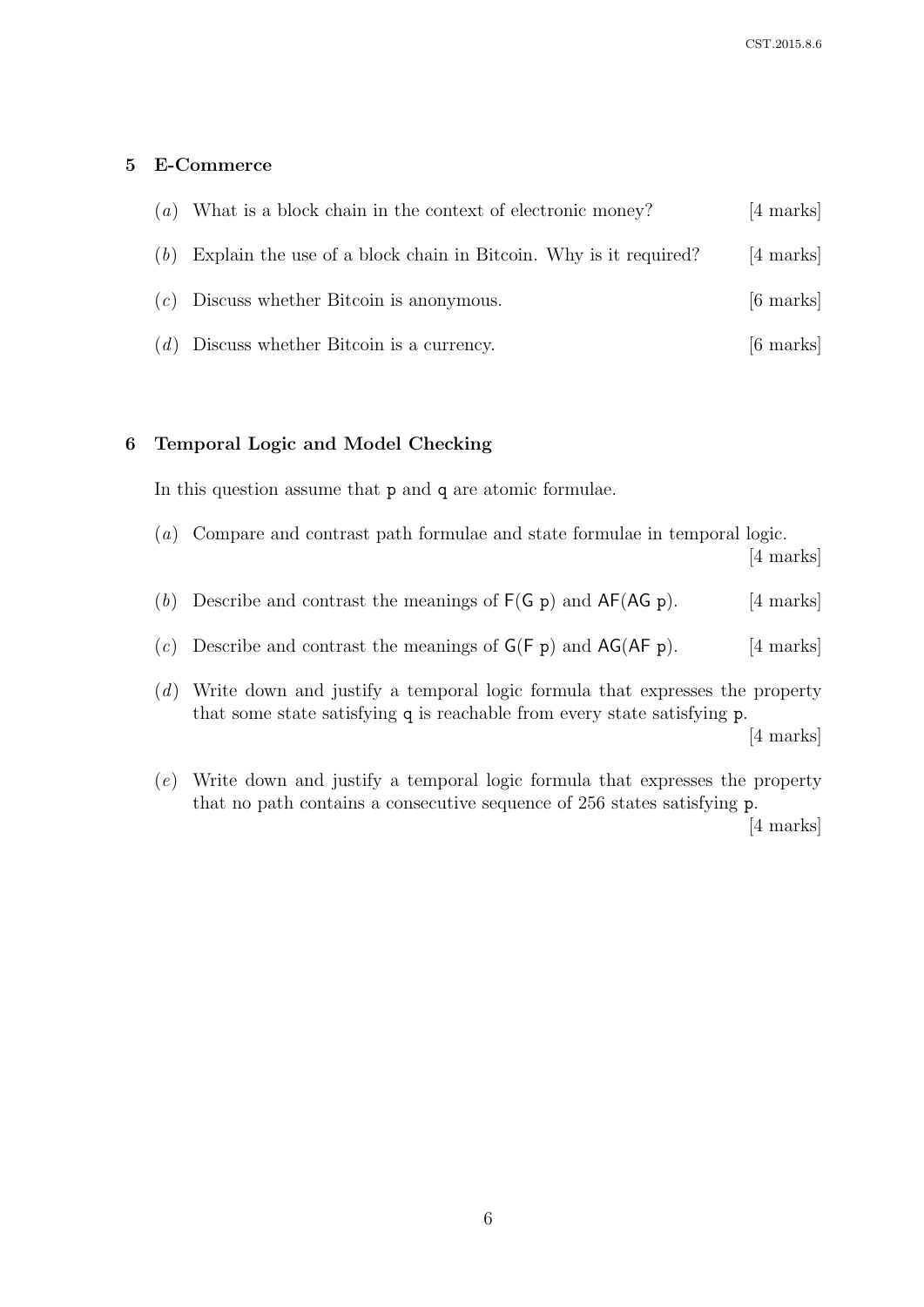# 7 Information Retrieval

- (a) Consider a standard bag-of-words model for the document retrieval problem.
	- $(i)$  Give an expression for the tf-idf weighting scheme which assigns a weight to each term in a document. Motivate each part of your expression, using the notion of Zipf's law when appropriate. [3 marks]
	- (ii) How might you modify your tf-idf scheme for each term in a *query*? Why might you use different schemes for documents and queries? [3 marks]
- (b) Edit distance can be used for spelling correction in search queries.
	- (i) Define edit distance. [1 mark]
	- (*ii*) As an example of how to calculate edit distance efficiently, show how dynamic programming can be used to calculate the edit distance between able and belt. [5 marks]
- (c) The PageRank algorithm uses a model of a "random surfer" to calculate the importance or validity of a page. Describe how the random surfer can be modelled as an ergodic Markov chain, and how this leads to the PageRank values being calculated as a principal left eigenvector of the transition probability matrix. (You are not required to give a formal definition of an ergodic Markov chain; an informal description will suffice.) [8 marks]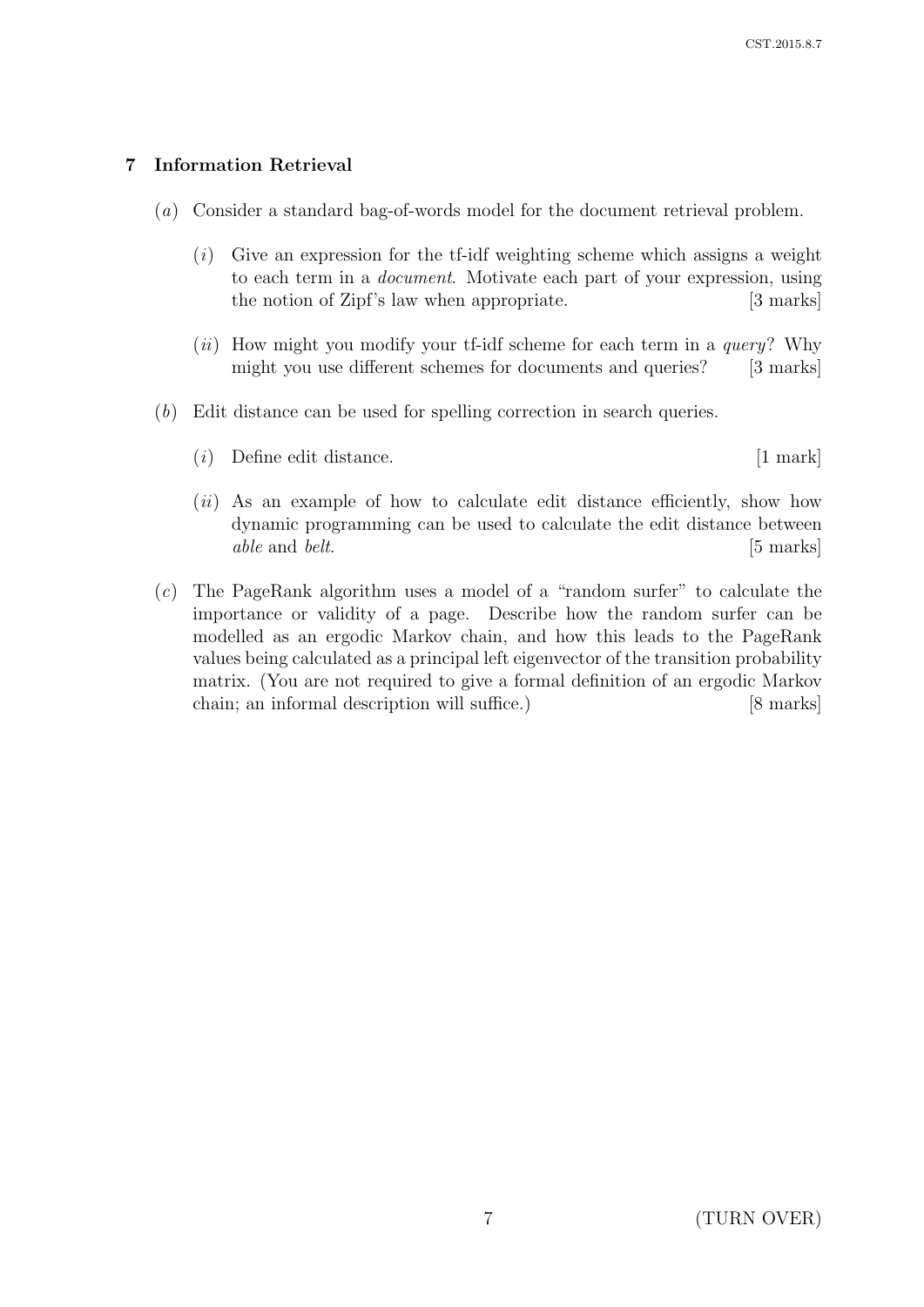#### 8 Quantum Computing

(a) Consider the following two-qubit quantum state,  $|\phi\rangle$ .

$$
\frac{\sqrt{2}}{3\sqrt{3}}|00\rangle - \frac{1}{\sqrt{6}}|01\rangle + \frac{2i\sqrt{2}}{3\sqrt{3}}|10\rangle - \frac{5i}{3\sqrt{6}}|11\rangle
$$

- (i) What are the probabilities of outcomes 0 and 1 if the first qubit of  $|\phi\rangle$  is measured?
- (ii) What are the probabilities of outcomes 0 and 1 if the second qubit of  $|\phi\rangle$ is measured?
- (*iii*) What is the state of the system after the first qubit of  $|\phi\rangle$  is measured to be a 0?
- (*iv*) What is the state of the system if the second qubit of  $|\phi\rangle$  is measured to be a 1?
- $(v)$  What are the probabilities of outcomes 0 and 1 if the second qubit of the system is measured, after the first qubit of  $|\phi\rangle$  has been measured to be 0?
- $(vi)$  What are the probabilities of outcomes 0 and 1 if the first qubit of the system is measured, after the second qubit of  $|\phi\rangle$  has been measured to be 1?

[2 marks each]

(b) The two qubit quantum Fourier transform is given by the following matrix.

$$
F_2 = \frac{1}{2} \begin{bmatrix} 1 & 1 & 1 & 1 \\ 1 & i & -1 & -i \\ 1 & -1 & 1 & -1 \\ 1 & -i & -1 & i \end{bmatrix}
$$

Sketch a circuit for implementing the operator  $F_2$  using any combination of 1-qubit Hadamard gates; 1-qubit Pauli gates; 2-qubit C-NOT gates; controlled phase shifts and swap gates (the *swap gate S* is defined by  $S|xy\rangle = |yx\rangle$ ). Briefly explain your circuit. [8 marks]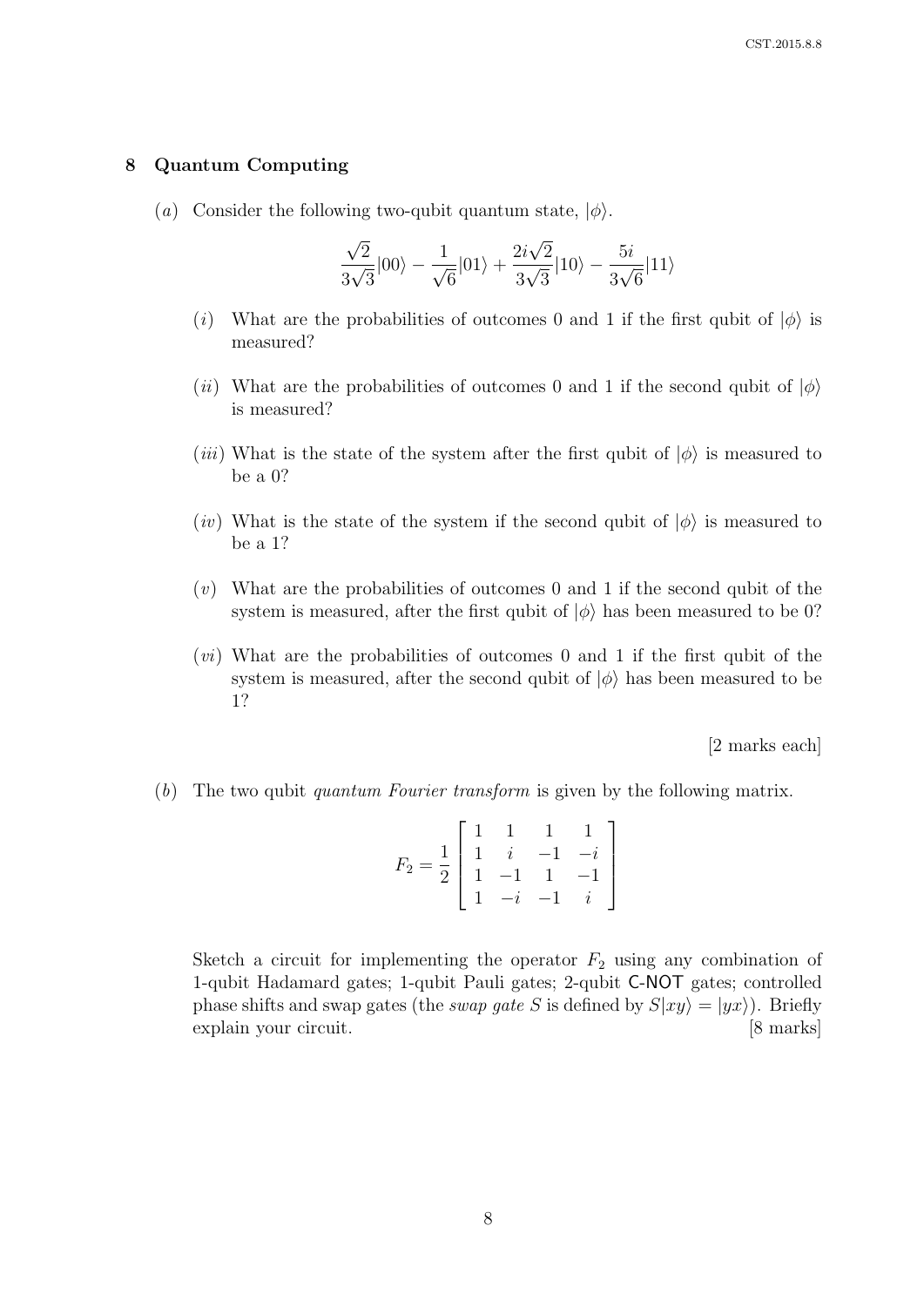#### 9 Security II

You are working on an encryption device with your new colleague, Mallory Baish, who proposes that you use a pseudo-random generator

$$
r_i = h_1(s_i), \qquad s_{i+1} = h_2(s_i)
$$

where  $s_0 \in G$  is the random initial state and the other  $s_i \in G$  are subsequent internal states, all invisible to adversaries. The  $h_1, h_2 : G \rightarrow G$  are two secure one-way functions.

Adversaries may see any of the past outputs  $r_0, \ldots, r_{n-1}$ . If they can predict from those, with non-negligible probability, the next value  $r_n$ , then the security of your device will be compromised.

- (a) Give a rough estimate for the probability that an adversary can predict  $r_n$ , as a function of n and  $|G|$ . Explain your answer. [6 marks]
- (b) Mallory also suggests a specific implementation:

| $h_1(x) = f(u^x \bmod p)$ | $p = a$ 2056-bit prime number              |
|---------------------------|--------------------------------------------|
| $h_2(x) = f(v^x \bmod p)$ | $u, v =$ two numbers from $\mathbb{Z}_n^*$ |
| $f(x) = x \mod 2^{2048}$  | $G=\mathbb{Z}_{2^{2048}}$                  |

- $(i)$  The constants p, u and v will be known to the adversary. What conditions should they fulfill so that  $h_1$  and  $h_2$  can reasonably be described as one-way functions, and how would you normally generate suitable numbers  $u$  and  $v?$  [*Hint:* quadratic residues] [4 marks]
- $(ii)$  If f were replaced with the identity function, how could an adversary distinguish the  $r_i$  emerging from this pseudo-random generator from a sequence of elements of  $\mathbb{Z}_p^*$  picked uniformly at random? [4 marks]
- (*iii*) After you choose a value for p, Mallory urges you to use two particular values for u and v generated in your absence. You briefly see " $v =$  $u^e$  mod  $p^v$  scribbled on a whiteboard. You become suspicious that Mallory is trying to plant a secret backdoor into your pseudo-random generator.

Explain how Mallory could exploit such a backdoor. [6 marks]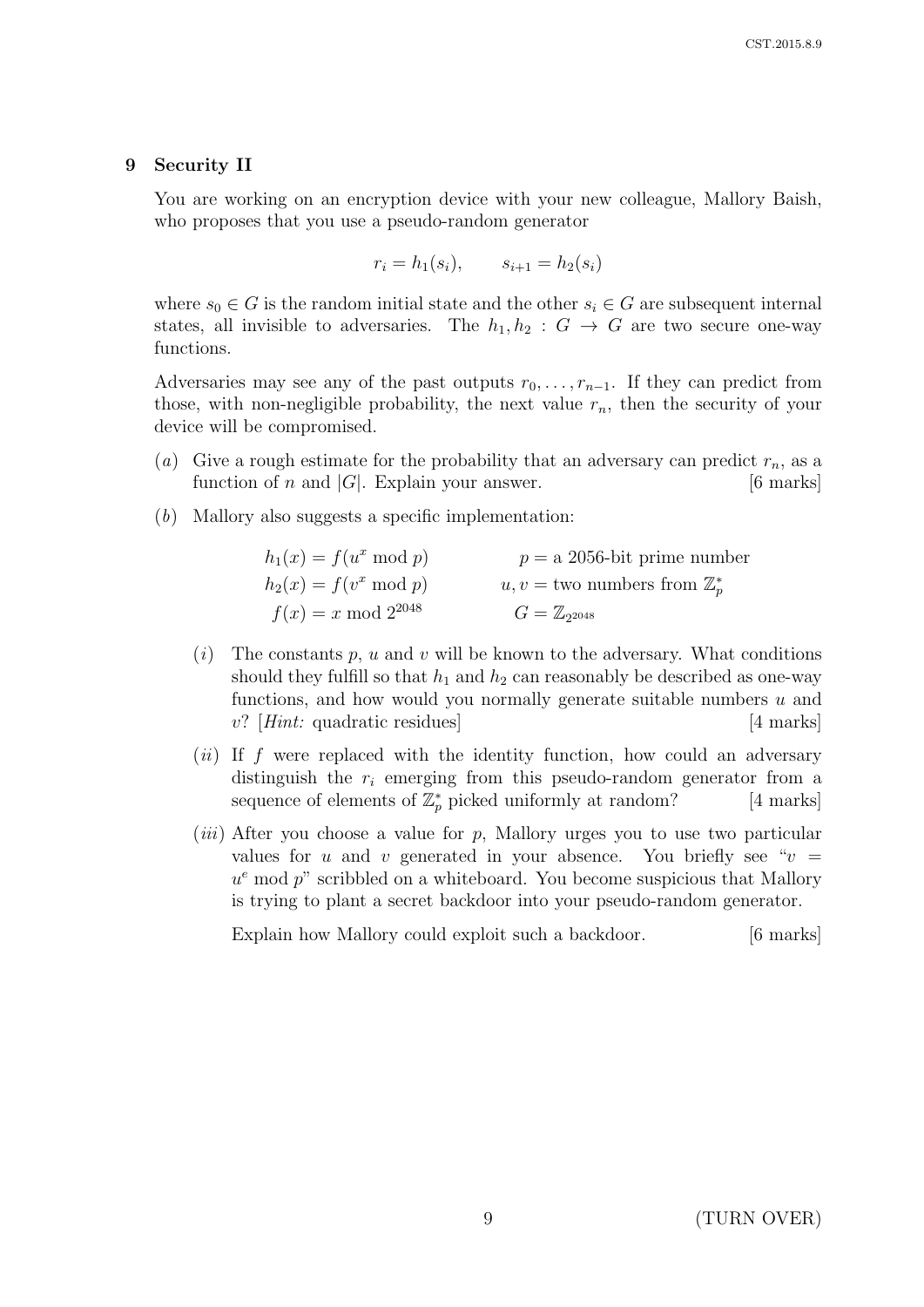# 10 System-on-Chip Design

- (a) Explain what factors limit the complexity and performance of an SoC at the heart of a portable electronic device. [4 marks]
- (b) Compare and contrast the use of hardware and software to implement a compute-intensive algorithm on an SoC, such as data encryption. Include customised processors and co-processors in your analysis. [5 marks]
- $(c)$  (i) Define the term *fully-pipelined* with respect to a hardware component.

[2 marks]

 $(ii)$  Describe and compare three designs for a fixed or floating-point multiplier that vary in performance: one at least should be fully pipelined.

[6 marks]

(*iii*) Define the term *structural hazard* and explain why these can affect system performance. Which of your designs from  $part(c)(ii)$  might present such a hazard and why? [3 marks]

# 11 Topical Issues

- (a) Compare and contrast the radio channels used by Bluetooth Low Energy (BLE) and WiFi in the 2.4 GHz ISM radio band. Explain why BLE uses only three channels for advertisements and how the three were selected. [6 marks]
- (b) Consider a wireless mouse computer peripheral. Analyse the use of WiFi, BLE and a proprietary radio system for communication with the computer, giving advantages and disadvantages for each. [10 marks]
- (c) Bluetooth 4.0 specifies a per-packet Cyclic Redundancy Check (CRC) to protect each 31-octet BLE packet as a whole. In contrast the longer WiFi packets contain a separate CRC for each of the packet header and the packet payload. When Bluetooth 4.1 introduced longer BLE packets, it retained a single CRC for the entire packet. What are the consequences of this decision? [4 marks]